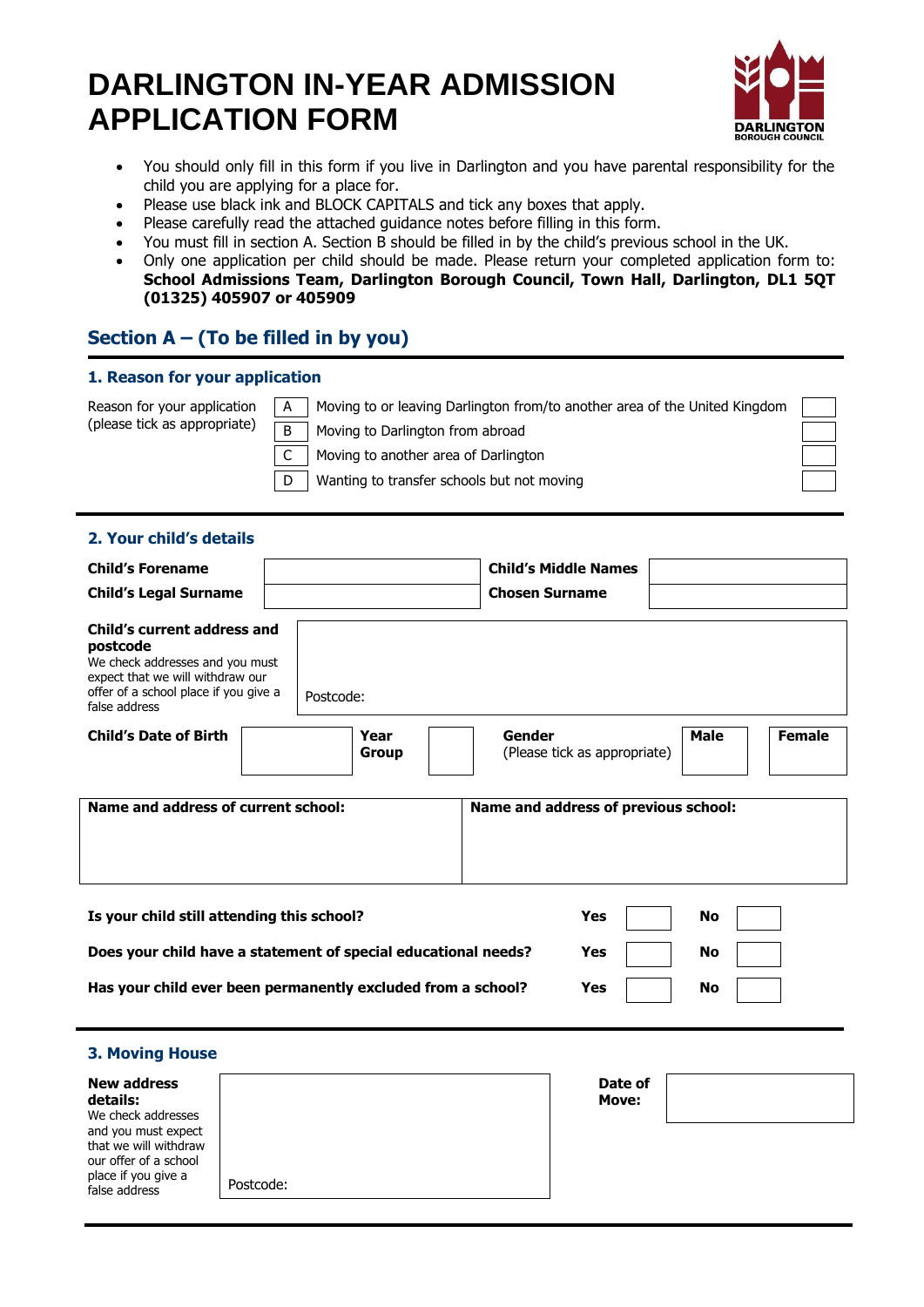## **4. School Preferences**

Please indicate up to THREE schools which you would wish to apply in the order that you prefer them. Your application details will then be forwarded to the school(s) relevant Admission Authority:

| <b>Priority</b> | <b>School</b> | <b>Additional Information/Reasons for Transfer</b><br>(Please give as much information as possible in support of<br>your application. Please include any details of support your<br>child receives due to special education needs.) |
|-----------------|---------------|-------------------------------------------------------------------------------------------------------------------------------------------------------------------------------------------------------------------------------------|
|                 |               |                                                                                                                                                                                                                                     |
|                 |               |                                                                                                                                                                                                                                     |
|                 |               |                                                                                                                                                                                                                                     |

#### **If you have listed a Voluntary Aided (RC or CE) School in one of the spaces above, you must also complete Section 5 of this form.**

#### **5. Supplementary Information for Church Schools**

Please complete this section if you are applying for a place at a voluntary aided church school (RC or CE):

| <b>Religion</b>                                       |  | (e.g. Roman Catholic, Church of England,<br>Other – please state) |  |
|-------------------------------------------------------|--|-------------------------------------------------------------------|--|
| <b>Date of Baptism</b><br>(please attach certificate) |  | <b>Parish of Baptism</b>                                          |  |

#### **6. Sibling Information (Brothers and Sisters)**

**Does your child have a sibling(s) living at the same address?** Yes **Yes** No

**Name of Sibling Date of birth Name of school currently attending**

#### **Section 7 – If you have moved into the United Kingdom**

| When did your child arrive in the UK? |  |
|---------------------------------------|--|
| Does your child speak English?        |  |
| Which Country was your child born in? |  |
| First Language of your child          |  |

## **Please attach photocopies of the following documents with your completed application form: a) Your passport and your child's passport**

**b) If you are an asylum seeker or a refugee the home office document confirming your status**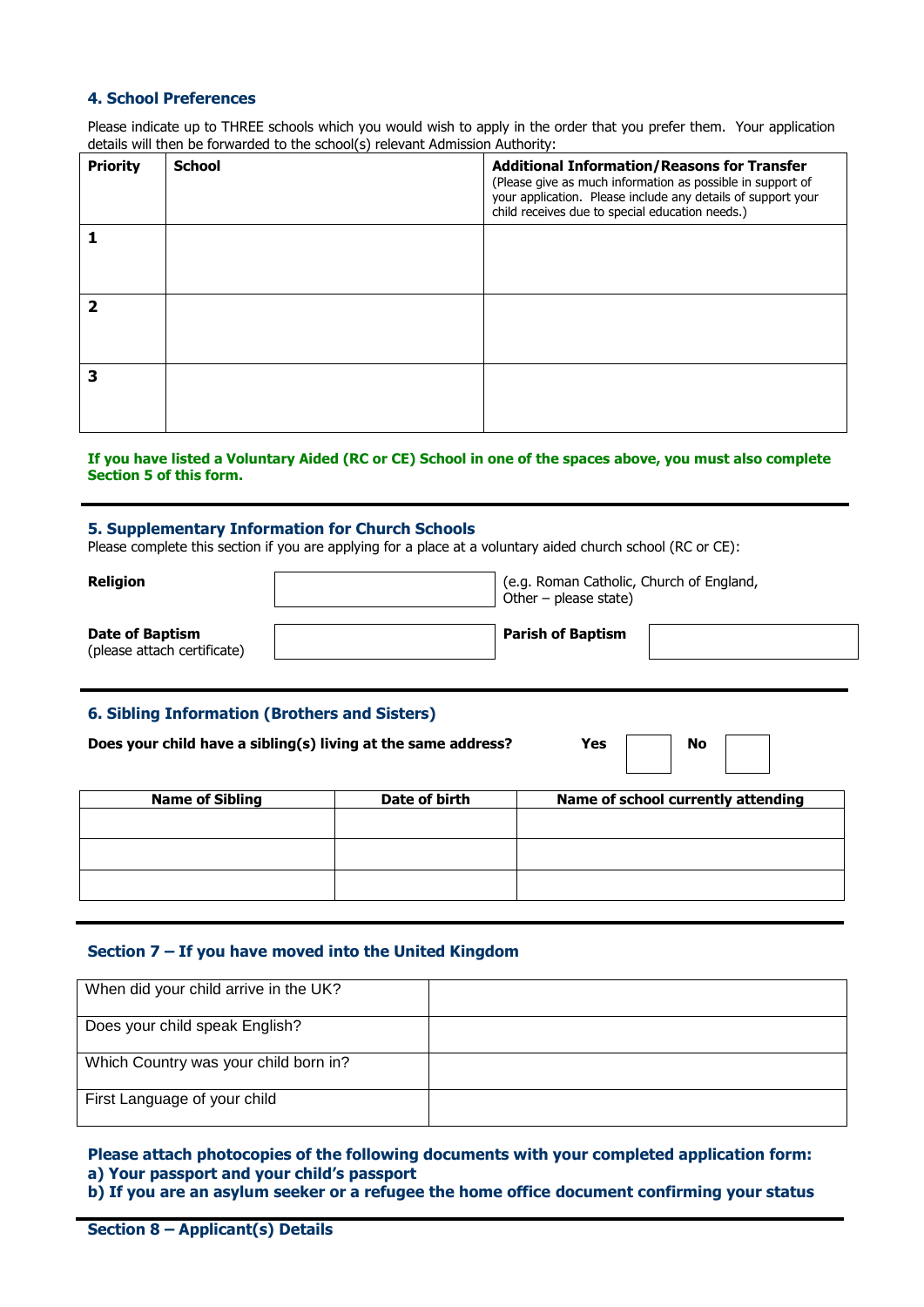| Applicant 1                                 | Applicant 2                                 |
|---------------------------------------------|---------------------------------------------|
| Title: Mr<br><b>Miss</b><br>Other<br>Mrs    | Title: Mr<br>Mrs<br>Miss<br>Other           |
| First Name(s):                              | First Name(s):                              |
| Surname:                                    | Surname:                                    |
| Address (if different to that of the child) | Address (if different to that of the child) |
|                                             |                                             |
|                                             |                                             |
| Daytime Tel No:                             | Daytime Tel No:                             |
| Mobile No:                                  | Mobile No:                                  |
| Home Tel No:                                | Home Tel No:                                |
| Relationship to child:                      | Relationship to child:                      |

## **Where the application is not being made by all parent(s)/person(s) who have parental responsibility for the child please provide details of any other parent(s)/person(s) who have parental responsibility.**

| Title: Mr<br>Mrs                            | Other<br>Miss                                             |
|---------------------------------------------|-----------------------------------------------------------|
| First Name(s):                              |                                                           |
| Surname:                                    |                                                           |
| Address (if different to that of the child) |                                                           |
|                                             |                                                           |
| Mobile No:                                  | Home Tel No:                                              |
| Relationship to child:                      |                                                           |
|                                             | Have they been informed/consulted about this application? |
|                                             |                                                           |

Correspondence may be shared with any other parent(s)/person(s) who have parental responsibility for the child unless the applicant states a reason for withholding information e.g. threat of domestic violence. Please state reason and provide any supporting documentation e.g. Court Order ………………………………………

A copy of the form was sent to the other parent(s)/person(s) with parental responsibility on …………………… and any confirmation of agreement to this application should be provided within 14 working days of this date. If not provided then the application will be processed without delay. If there is a known disagreement between the parent(s)/person(s) who hold parental responsibility the application will not be processed until the disagreement is resolved and confirmation of agreement is provided. e.g. an agreement signed by all parent(s)/person(s) in disagreement or a Court Order. **Admissions use only**

## **SECTION 9 – Declaration and signature of parent/carer**

- I have read and understood the relevant admissions criteria and want to apply for a place at each of the schools named in section 4, and have listed the schools in my order of preference.
- I understand that any false or deliberately misleading information given on this form and/or supporting information may render this application invalid, or lead to the offer of a place being withdrawn.

Signature of Parent/Carer

| ີ |  |
|---|--|
|   |  |

We may pass the information you give on this form to schools inside or outside of Darlington or to other local education authorities as part of the admissions procedure. We will pass the information to the school the child is offered a place at, where it will form part of the pupil database that the school keeps. We will deal with any personal information you provide in line with the Data Protection Act 1998.

## **Admissions stamp only** Date received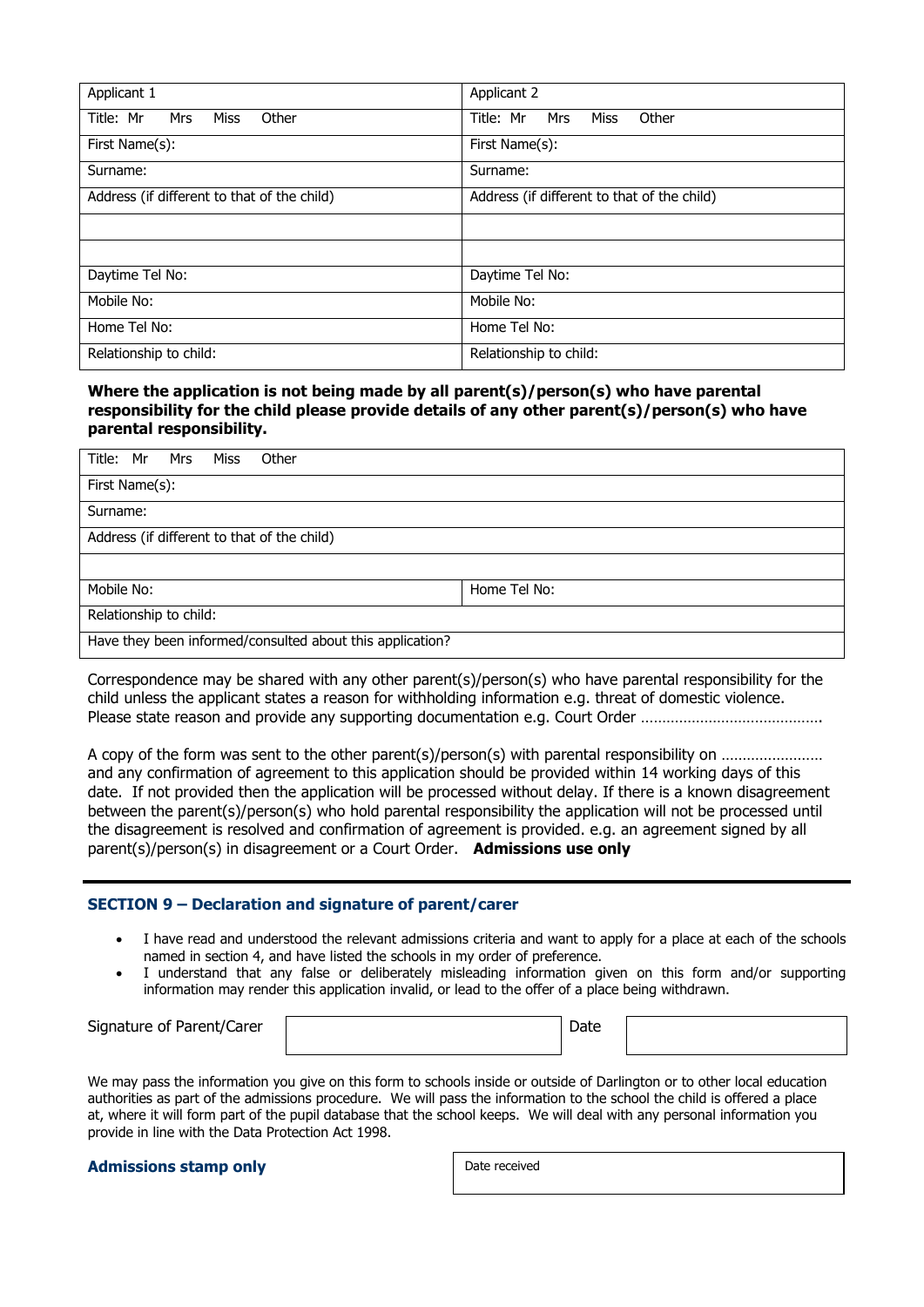# **Section B – (This should be filled in and signed by the Head of Year or Headteacher of your child's present or previous school.)**

**If you are applying for a school place, the head teacher or head of year must complete this section before we can process your application. The form needs to signed with the official school stamp.**

| Date request form was received                                           |       |     |
|--------------------------------------------------------------------------|-------|-----|
| Dates of attendance at this school                                       | From: | To: |
| <b>UPN Number</b>                                                        |       |     |
| Has the reasons for the request been discussed with the<br>parent/carer? | Yes   | No  |
| Do you agree to the request to transfer to another school?               | Yes   | No  |

| Please tick one of the following:                             | Good | Average | Poor | Attendance % |
|---------------------------------------------------------------|------|---------|------|--------------|
| If attendance was lower than 85%, please give the reason why. |      |         |      |              |
|                                                               |      |         |      |              |
|                                                               |      |         |      |              |

Period covered:  $\parallel$  No  $\parallel$  Was an attendance officer involved? Yes  $\parallel$  No  $\parallel$  No

#### **Special Needs**

**Attendance**

| -                              | --            | $- - -$   |  |
|--------------------------------|---------------|-----------|--|
| ~<br>l IOI<br>71<br>---------- | าเก<br>-<br>. | --<br>--- |  |

| <b>Common assessment framework (CAF)</b>                                                        |     |    |  |  |
|-------------------------------------------------------------------------------------------------|-----|----|--|--|
| Has a CAF been carried out or is one being considered?                                          | Yes | No |  |  |
| If yes, please attach a copy of the CAF. If you do not have a copy, please give the reason why. |     |    |  |  |

## **Attainment (National Curriculum levels) (KS1, KS2 and KS3)**

# **Attainment (National Curriculum levels) KS4**

| Has this child been studying for GCSEs or other KS4 examinations? |                      |             | Yes                  | No                              |
|-------------------------------------------------------------------|----------------------|-------------|----------------------|---------------------------------|
| Subject                                                           | Examination<br>Board | Course Code | Date course<br>began | Where was the<br>course studied |
|                                                                   |                      |             |                      |                                 |
|                                                                   |                      |             |                      |                                 |
|                                                                   |                      |             |                      |                                 |
|                                                                   |                      |             |                      |                                 |
|                                                                   |                      |             |                      |                                 |
|                                                                   |                      |             |                      |                                 |
|                                                                   |                      |             |                      |                                 |
|                                                                   |                      |             |                      |                                 |

Without this evidence, it will be difficult for a mainstream school to offer a place late in Year 10 or in Year 11.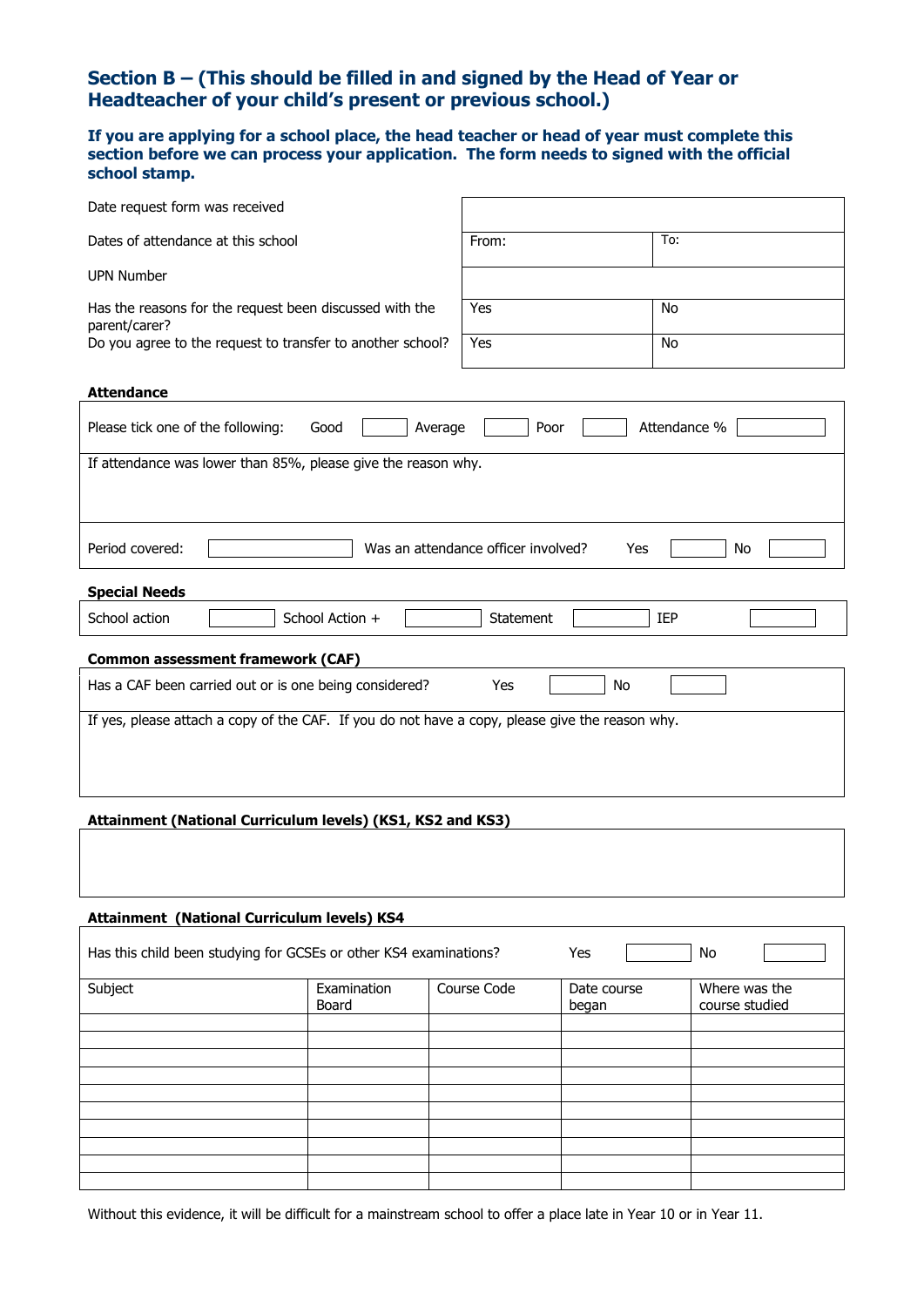## **Part B (continued)**

Other agencies involved (Please tick) (Please attach reports or provide details on an extra sheet)

| Educational Psychologist Service   | Youth Offending Service                    |
|------------------------------------|--------------------------------------------|
| Pupil Referral Unit                | Youth Service                              |
| Alternative Provision (Off-Site)   | Social Worker                              |
| <b>TAS Involvement</b>             | Child and Adolescent Mental Health Service |
| Local Authority Attendance Officer | Other<br>(Please State)                    |

Please tick any of the following statements that apply to this application

| Child has been out of education for longer than one<br>school term (based on a 3 term year) | Application is for admission to Year 11 of a<br>mainstream school                      |
|---------------------------------------------------------------------------------------------|----------------------------------------------------------------------------------------|
| Child who has English as an additional language                                             | Child who is a carer                                                                   |
| Traveller child                                                                             | Child from whom a managed move from one school<br>to another is considered appropriate |
| Child of refugees or asylum seekers                                                         | Child has been involved with CAMHS                                                     |
| Looked After Child                                                                          | Pupil Premium                                                                          |
| Service Family                                                                              | Currently in Resource Base                                                             |

Other information which may be relevant to this application

(behavioural issues, if applicable, previous schools attended in the last two years)

| Name          |  | School Stamp |
|---------------|--|--------------|
| Position held |  |              |
| Signed        |  |              |
| Date          |  |              |